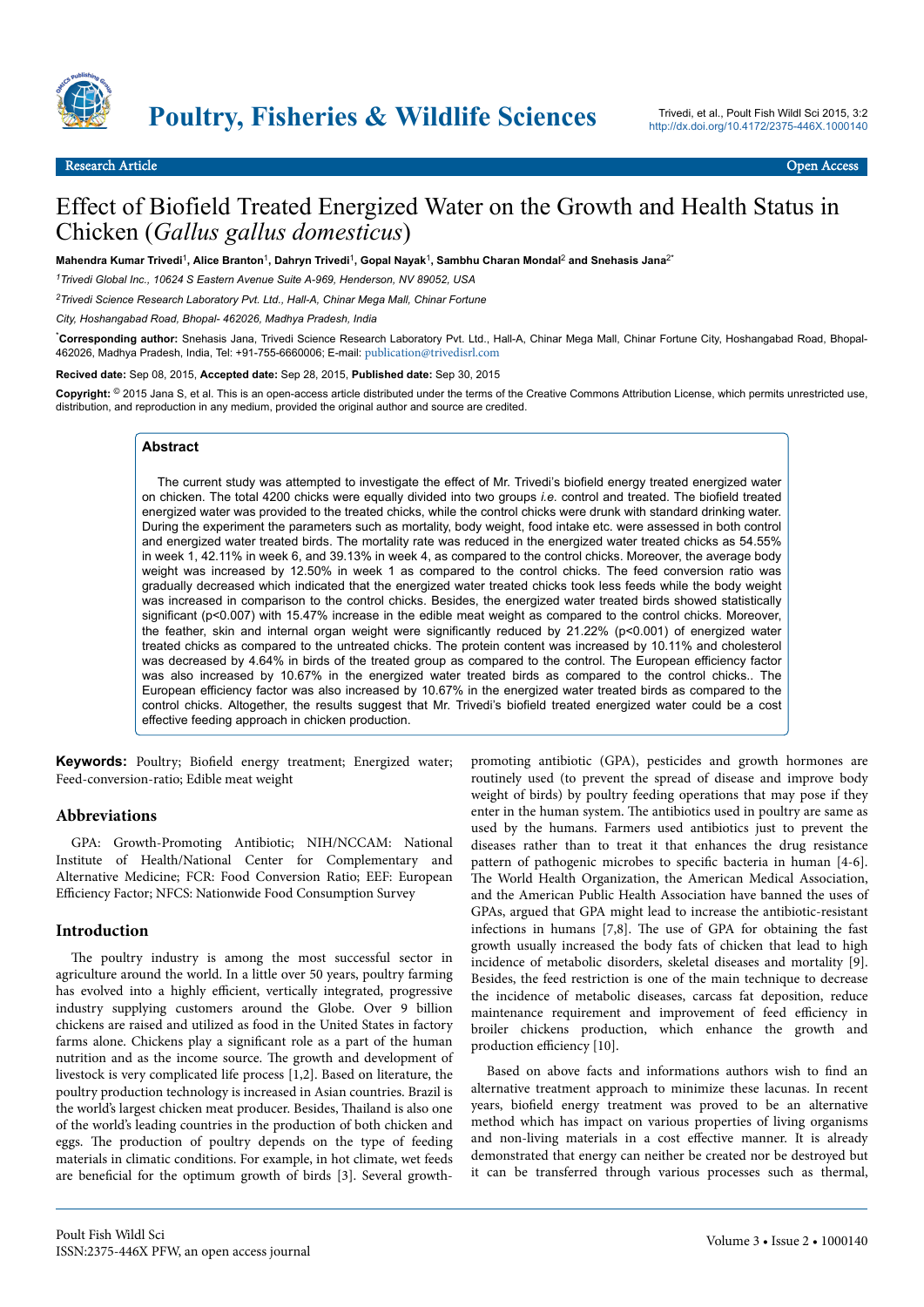chemical, kinetic, nuclear etc. [11-13]. Similarly, electrical current exists inside the human body in the form of vibratory energy particles like ions, protons, and electrons and they generate magnetic field in the human body [14,15]. National Institute of Health/National Center for Complementary and Alternative Medicine (NIH/NCCAM) have reported that biofield (putative energy fields) or electromagnetic based energy therapies were commonly used to promote the health and healing [16]. Harold Saxton Burr had performed the detailed studies on the correlation of electric current with physiological process and concluded that every single process in the human body had an electrical significance [17]. Recently, it was discovered that all electrical process happening in body have strong relationship with magnetic field as mentioned by Ampere's law, which states that the moving charge produces magnetic fields in surrounding space [18,19]. Нus the human body emits the electromagnetic waves in form of biophotons, which surround the body and it is commonly known as biofield. According to Rivera-Ruiz et al. it was reported that electrocardiography has been extensively used to measure the biofield of human body [20]. Thus, human has the ability to harness the energy from environment or universe and can transmit into any living or nonliving object(s) around the Globe. Нe objects always receive the energy and responding into useful way that is called biofield energy and the process is known as biofield treatment. Mr. Trivedi's unique biofield treatment (The Trivedi effect<sup>®</sup>) has been known to transform the structural, physical and thermal properties of several metals and ceramic in materials science [21-23], improved the overall productivity of crops [24,25], altered characteristics features of microbes [26-28], and improved growth and anatomical characteristics of medicinal plants [29,30]. Based on increasing infections in poultry farming resulting low broiler meat yield and reduced profitability, and significant outcomes obtained from Mr. Trivedi's biofield energy therapy in agriculture research the present work was undertaken to investigate the impact of Mr. Trivedi's biofield treated energized drinking water on chicken. Нe following parameters were analyzed such as mortality rate, average body weight, feed intake, and edible weight.

# **Materials and Methods**

#### **Husbandry arrangement**

The poultry shed was divided in two by separators, one for control and another for treated birds. Нe space allotted was 1.2 sq. feet per bird. Brooding temperature was maintained at 1 Watt per chick and it was decreased day by day for the next 10 days. One chick feeder and water drinker was placed between every 70 birds (14 no. per 1000 birds). Нe control chicks were provided adequate amount of standard poultry feeds (component of foods such as maize, soya doc, oil, poultry feed supplements and additives like vitamins premix, trace minerals, antioxidants, coccistac, probiotics, liver tonics, etc.), standard drinking water (i.e. Encivet-WT), vaccines (i.e. F-Strain Parvo) and medicine (i.e. oxytocin) ad libitum while the other group was only given energized water along with standard poultry feeds, without any feed supplements and additives as provided in case of control chicks. Various categories of feeds were provided to chicks from time to time depending on the age i.e. pre-starter, starter and finisher.

#### **Study design and biofield treatment strategy**

Total 4200 birds (Cobb 400 Y breed) were supplied from M/s. Anand hatcheries Pvt. Ltd., India. Нe birds were divided in two groups with equal numbers *i.e.* control and treated. Bottled water was treated with Mr. Trivedi's from US through his remote biofield energy transmission process and termed as energized water. Нis energized water was then filled in the water drinkers and provided to the treated chicks for consumption, while the control chicks were received normal drinking water (*i.e.* Encivet-WT).

#### **Assessment of mortality, average body weight and feed intake**

The chicks were monitored daily for mortality, health status, and food intake. Нe observed data was calculated on weekly basis. In brief, on every 7th day, 50 chicks were randomly selected from each lot of control and treated groups and weighed. Нe mortality, average body weight of 50 birds and the food conversion ratio (FCR) for each lot for the week were calculated with the help of standard formulae and recorded [31]. Нe whole batch performance was assessed based on European efficiency factor (EEF) in terms of profitability [32]. Feed consumption was calculated by noting the number of bags consumed in a week.

#### **Measurement of edible weight**

At the end of this experiment the samples were drawn from both lots by randomly selecting the female birds for analysis of edible meat weight. For the analysis of edible meat weight, the weight of three birds was taken from each lot.

#### **Statistical analysis**

Data from edible meat weight and others accessory parameters were expressed as Mean ± SEM and analyzed through a Student's t-test to ascertain statistical differences between control and energized water treated chicks at the end of the experiment. A probability level of p<0·05 was considered as statistically significant as compared to the control.

#### **Results and Discussion**

### **Assessment of mortality, average body weight and feed intake**

The mortality data was calculated on weekly basis and shown in Table 1. Нe percent mortality is shown in Figure 1. Results from this experiment indicated that in every week the mortality rate was reduced as compared to control, except week 2. In week 2, the mortality rate was raised may be due to inadequate water intake during first few days of life that favor the gout condition in chicks. Hence, the mortality rate was increased in week 2; however, after that the adequate treatment measures were taken. In the initial outbreak of gout, the chicks were given jiggery (a traditional non-centrifugal cane sugar) 5 gm per liter of water along with essential nutrients and supplements for 4 days. Нis is the recommended treatment strategy in poultry during initial growth period [33]. Нe reduction in mortality was observed 54.55% in week 1, 39.13% in week 4 and 42.11% in week 6, as compared to the control chicks that was may be due to the biofield energy treated energized drinking water (Figure 1). Based on literature, the mortality during the first week of brooding has been used to assess the quality of chicks in the poultry industry [34]. In layer-type poultry production, mortality is the key factor for profit from egg production [35]. Based on a survey related to the early chick mortality on small-scale poultry farm, it was reported that disease, management and nutrition plays a crucial role for overall productivity of chicks apart from genetic variations [36]. Нe average body weight was calculated on weekly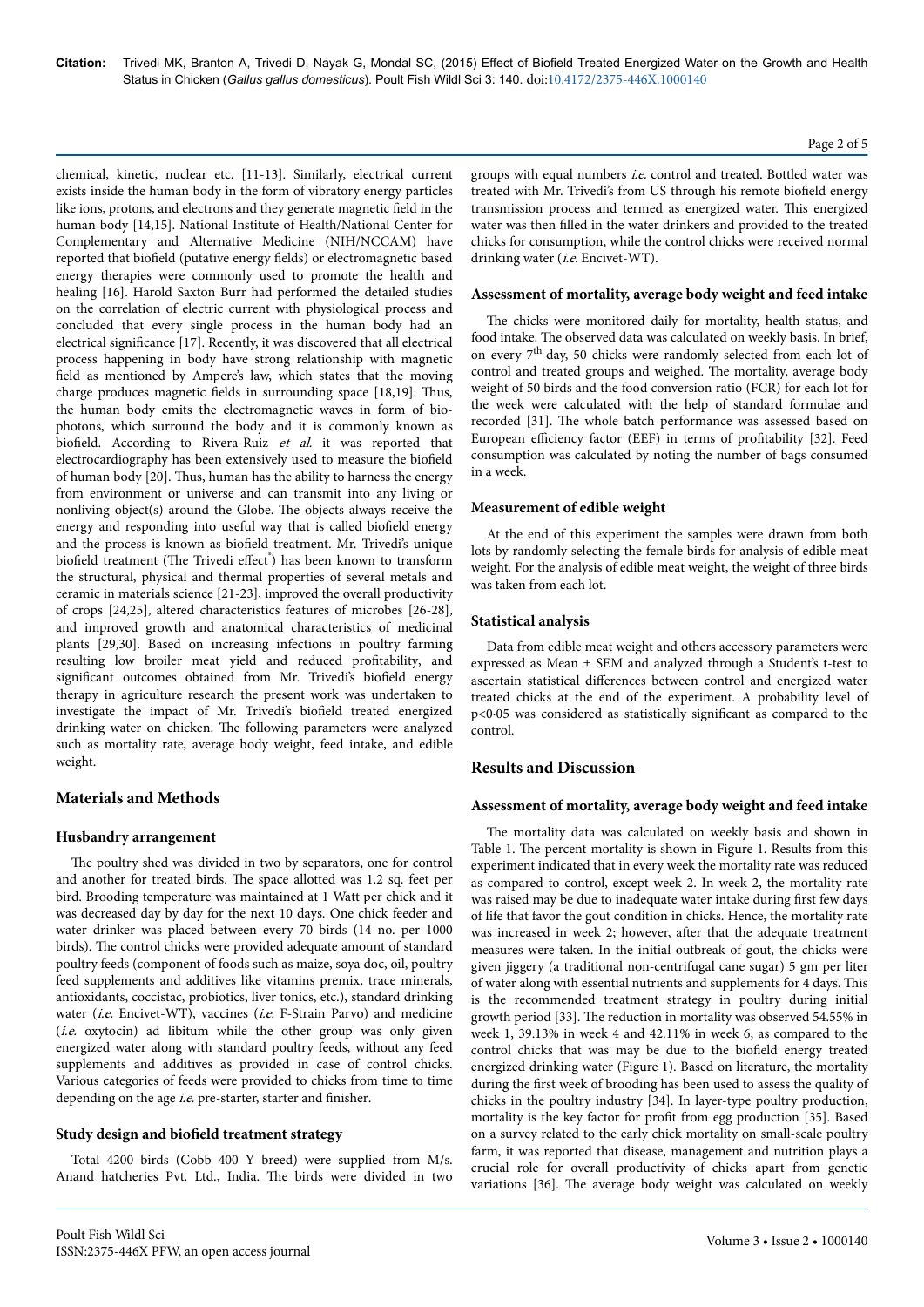**Citation:** Trivedi MK, Branton A, Trivedi D, Nayak G, Mondal SC, (2015) Effect of Biofield Treated Energized Water on the Growth and Health Status in Chicken (*Gallus gallus domesticus*). Poult Fish Wildl Sci 3: 140. doi[:10.4172/2375-446X.1000140](http://dx.doi.org/10.4172/2375-446X.1000140)

basis and shown in Table 1. Нe percent change in average body weight of the energized water treated group as compared to the control is shown in Figure 2. Нroughout the experiment the average body weights were higher in the energized water treated chicks as compared to the control. Нe results showed 12.5% higher body weight in week 1 as compared with the control chicks. Нe consumption of food and improvement of body growth are presented in Table 2 and Figure 3. Feed conversion ratio (FCR) i.e. ratio of feed consumption to the gain in body weight data showed gradual decreasing order with respect to the control values. Нe results indicated that, the energized water treated chicks took less feed while their body weight gain was more in comparison to the untreated chicks. Нe feed conversion showed its impact in week 5 and 6 predominantly. The fattening efficiency evaluation in chicks can be expressed in terms of the EEF index by utilizing the information on mortality rate, body mass and FCR [31]. The age-dependent FCR is presented in Figure 3. Based on the literature, several methods are available to predict the food intake and simultaneously gain of body weight from birth to maturity time-phase. Energy is the main limiting resource that was supplemented through foods. Animals eat the foods in such a manner just to fulfill its requirement of energy [37]. In this experiment, the biofield energy may be transferred to the drinking water. Нus the energized water may be the main rate limiting resource to improve the body growth and the overall production of chicks in terms of EEF index.



Figure 1: Mortality (%) data of energized water treated chicks as compared to the control.







water treated chicks as compared to the control.

| Week                                                                                                                                                 | <b>Mortality (Bird No.)</b> |     | Body weight# (gm) |      | FCR (g-eed/g-gain) |                          | Feed bags (80 kg per bag) |                | Stock (Bird No.) |              |
|------------------------------------------------------------------------------------------------------------------------------------------------------|-----------------------------|-----|-------------------|------|--------------------|--------------------------|---------------------------|----------------|------------------|--------------|
|                                                                                                                                                      | C                           | T   | C                 | T    | C                  | T                        | C                         | T              | C                | $\mathsf{T}$ |
| $\mathbf{1}$                                                                                                                                         | 11                          | 5   | 160               | 180  | 0.98               | 1s                       | 3.5                       | 3.5            | 2089             | 2095         |
| $\overline{2}$                                                                                                                                       | 210                         | 242 | 410               | 416  | 1.09               | 1.07                     | 7.5                       | 7.5            | 1879             | 1853         |
| 3                                                                                                                                                    | 25                          | 19  | 786               | 790  | 1.3                | 1.28                     | 11                        | 11             | 1854             | 1834         |
| $\overline{4}$                                                                                                                                       | 23                          | 14  | 1375              | 1390 | 1.37               | 1.36                     | 21                        | 18             | 1831             | 1820         |
| 5                                                                                                                                                    | 27                          | 22  | 1840              | 1900 | 1.61               | 1.49                     | 27                        | 27             | 1804             | 1798         |
| 6                                                                                                                                                    | 19                          | 11  | 2400              | 2450 | 1.83               | 1.71                     | 27                        | 25             | 1785             | 1787         |
| Last week $(5)$<br>days)                                                                                                                             | 25                          | 22  | 2630              | 2680 | ۰                  | $\overline{\phantom{a}}$ | 20                        | $\blacksquare$ | 1760             | 1765         |
| O. Oxidad: T. Taxdayrah FOD: Fred examples additionally brahmishdahlar face concern might of the FO ability of exak flesh. Fred examples and mightal |                             |     |                   |      |                    |                          |                           |                |                  |              |

Control; T: Treatment; FCR: Feed-conversion-ratio; #Weekly body weight taken from average weight of total 50 chicks of each flock; Feed consumed was calculated by noting the bags of feed emptied into the feeder trays.

Table 1: Production performance and mortality of energized water treated chickens.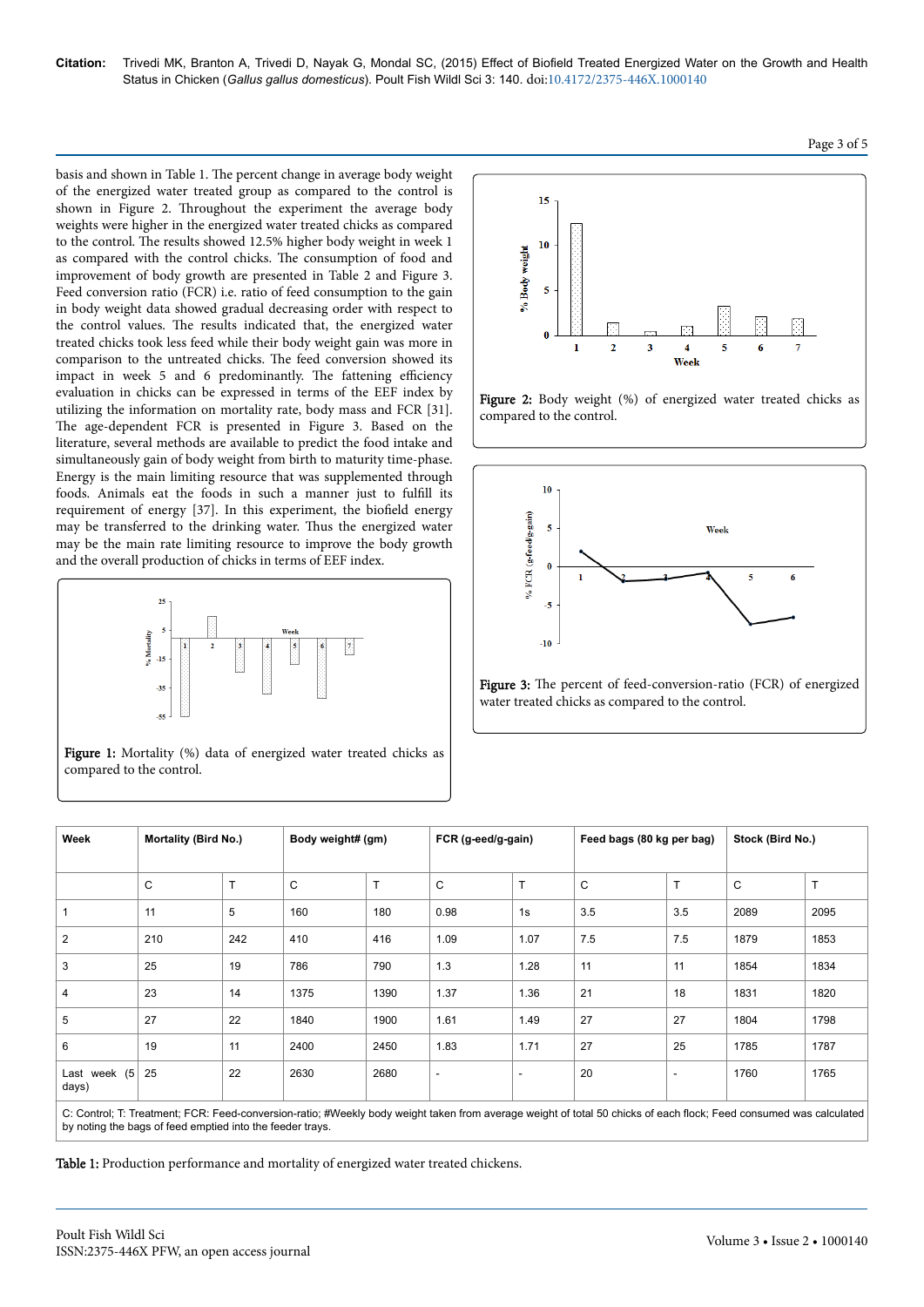**Citation:** Trivedi MK, Branton A, Trivedi D, Nayak G, Mondal SC, (2015) Effect of Biofield Treated Energized Water on the Growth and Health Status in Chicken (*Gallus gallus domesticus*). Poult Fish Wildl Sci 3: 140. doi:[10.4172/2375-446X.1000140](http://dx.doi.org/10.4172/2375-446X.1000140)

| Group                                                                                                                   | Sample<br>number | <b>Gross weight</b><br>(gm) | Net edible weight<br>(gm) | (waste) (gm) | Internal organs weight (Feather + skin + internal organ) weight<br>(gm) |  |  |  |  |
|-------------------------------------------------------------------------------------------------------------------------|------------------|-----------------------------|---------------------------|--------------|-------------------------------------------------------------------------|--|--|--|--|
| Control                                                                                                                 | 1                | 2100                        | 1200                      | 250          | 900                                                                     |  |  |  |  |
|                                                                                                                         | 2                | 2150                        | 1300                      | 200          | 850                                                                     |  |  |  |  |
|                                                                                                                         | 3                | 2150                        | 1300                      | 200          | 850                                                                     |  |  |  |  |
| Mean                                                                                                                    |                  | 2133                        | 1267                      | 217          | 867                                                                     |  |  |  |  |
| ±                                                                                                                       |                  | Ŧ                           | $\pm$                     | $\pm$        | $\pm$                                                                   |  |  |  |  |
| <b>SEM</b>                                                                                                              |                  | 16.67                       | 33.33                     | 16.67        | 16.67                                                                   |  |  |  |  |
| Treated                                                                                                                 |                  | 2150                        | 1500                      | 300          | 650                                                                     |  |  |  |  |
|                                                                                                                         | 2                | 2150                        | 1450                      | 250          | 700                                                                     |  |  |  |  |
|                                                                                                                         | 3                | 2140                        | 1440                      | 250          | 700                                                                     |  |  |  |  |
| Mean                                                                                                                    |                  | 2147                        | 1463**                    | 267          | 683***                                                                  |  |  |  |  |
| ±                                                                                                                       |                  | Ŧ                           | $\pm$                     | $\pm$        | Ŧ                                                                       |  |  |  |  |
| SEM                                                                                                                     |                  | 3.33                        | 18.56                     | 16.67        | 16.67                                                                   |  |  |  |  |
| % Difference                                                                                                            |                  | 0.66%                       | 15.47%                    | 23.04%       | $-21.22%$                                                               |  |  |  |  |
| SEM: Standard error of mean; $n = 3$ ; **p $\le 0.007$ and ***p $\le 0.001$ was considered as statistically significant |                  |                             |                           |              |                                                                         |  |  |  |  |

Table 2: Analysis of edible meat weight and nutritional parameters of energized water treated chicks as compared to the control.

#### **Measurement of edible weight and nutritional parameters**

The poultry industry is one of the most efficient industries for the production of animal protein. Animal products contribute the total nutrients in the food supply as a source of vitamins (B2, B3, B6 and B12) and minerals (zinc, phosphorus, and calcium). Nationwide Food Consumption Survey (NFCS) reported that from total calories of the diets of all individuals, about 45% calories has been supplemented from animal products, in which, about 28% calories has been supplemented from meat, poultry, and fish products [38]. In this experiment on day 47, three birds were taken randomly from each group for the measurement of edible meat weight. An average weight was found on the higher side (2%) in the energized water treated group, while the net edible weight was found statistically significant by 15.47% (p<0.007) in the energized water treated chicks as compared to the control group. However, the treated chicks were observed with 23.04% heavier internal organs (waste) but the average waste products including feather, skin and internal organs were significantly reduced as 21.22% (p<0.001) in the treated group as compared to the control chicks. In India the contribution of livestock industry has gained substantially in gross domestic product (GDP) which accounts for >40% of total agricultural sector. Нe animal bi-products have much efficient utilization as feed additives in other sectors and direct impact on countries economy and environmental pollution [39]. Moreover, the litter smell of the treated birds was very less as compared to the control group indicating a healthy digestive system. Нe nutritional parameters such as protein content was increased by 10.11% and cholesterol was decreased by 4.64% in the treated birds as compared to the control. Others nutritional parameters were negligible changes in the treated sample with respect to control. Нe EEF index showed the whole batch performance in which a higher side index number showed better batch performance in terms of profitably. In this experiment, the treated batch showed the EEF as 270.94 as compared to the control, 244.81. Нe EEF index was increased by 10.67% in the energized water

treated chicks with respect to the control which indicates a lower cost of brooding and higher profits

Biofield treatment might be responsible to improve the production of edible meat that simultaneously increased the profitability. It is assumed that the energized water may enhance the metabolic activities, led to gain in body weight and ultimately improved the overall growth of chicks. Recently our research groups have published several article showing the beneficial effect of Mr. Trivedi's biofield energy for alteration in microorganism at enzymatic and/or genetic level, which may act on receptor protein [27,28]. In this study, the energized water might increase the metabolism, which could be due to alterations in enzymatic activities of chicks. Нis altered enzymatic activity possibly results in increased weight gain and enhance the overall production of poultry farm. Нis altered enzymatic activity possibly results in increased weight gain and enhance the overall production of poultry farm. Нe taste and aroma were improved in the treated sample as compared to the control. Moreover, the treated sample showed less infectious bacteria with respect to control. Based on these results, it is expected that biofield treatment has the scope to be an alternative and cost effective approach in poultry industry in terms of profitability in near future. In general, energized water has a potential as a feed supplement to the chicks that reduce maintenance requirements and improved the efficiency of chicken production. Due to economical savings in the cost of feeding in chicken production, the energized water treated by Mr. Trivedi's biofield energy may be useful for commercial chick production in near future.

# **Conclusion**

The mortality data showed upto 54.55% reduction in energized water treated chicks in week 1 as compared to the control chicks. Нe average body weight was increased by 12.5% in week 1 in energized water treated chicks as compared to the control chicks. Apart from